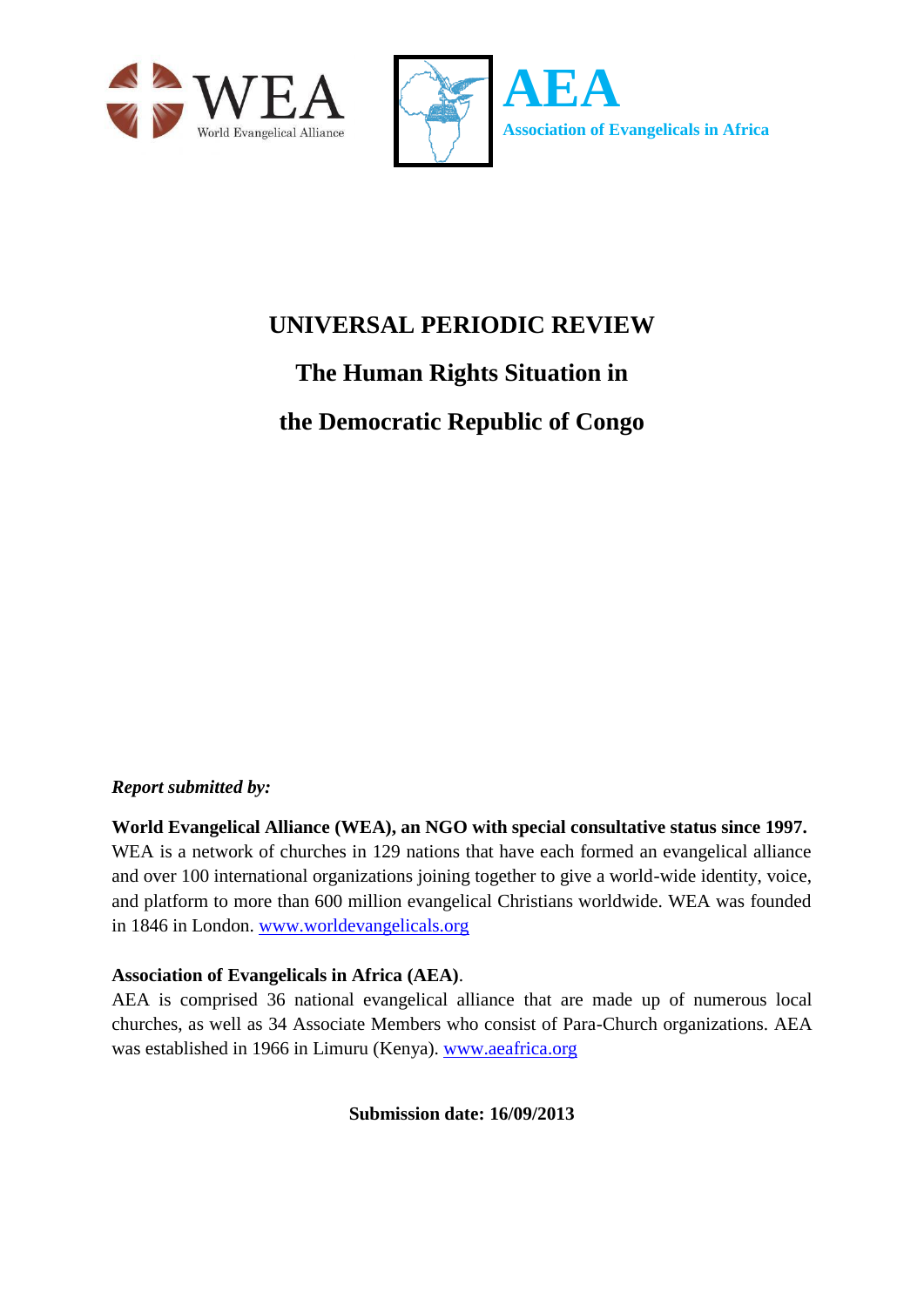#### **EXECUTIVE SUMMARY**

1. The World Evangelical Alliance and the Association of Evangelicals in Africa are focusing their report on three major human rights issues in the Democratic Republic of Congo (DRC), namely corruption (and its human rights impact), sexual violence, and the turmoil surrounding the most recent presidential elections—and their human rights consequences.

2. During the UPR of the DRC in December 2009, several recommendations touched on the issue of corruption and sexual violence. Concerning **corruption**, DRC accepted some recommendations, such as the one from the Czech Republic asking the State to "*Strengthen measures to ensure the independence of the judiciary, fight corruption and political* interference and expand the State justice system effectively in rural territories."<sup>I</sup> Spain's request to the government of DRC to "*Implement an effective programme to combat corruption, with the establishment of a better financed judicial system*" <sup>2</sup> was also accepted. Although corruption is prohibited by the Congolese Penal Code, the fight against corruption has not been effective. Furthermore, equal access to justice for all has not been realized.

3. Numerous recommendations also referred to the **sexual violence** committed in DRC. Azerbaijan requested the DRC *to "Continue firmly to combat the scourge of sexual violence and impunity and bring to justice those responsible for grave human rights and international humanitarian law violations."<sup>3</sup>* Denmark asked DRC to *"Effectively implement the 2006 law on sexual violence and train judicial officials in its application."<sup>4</sup>* Furthermore, Ghana requested DRC to *"Strengthen action to enforce the law on sexual violence against women and girls and continue to provide affordable health and physical services to the victims of sexual violence."<sup>5</sup>* Although DRC had accepted all of these recommendations, it has not yet implemented them. Acts of sexual and gender-based violence, including mass rapes, continue to be used as weapons of war in North and South Kivu, perpetrated by the Congolese national army and police, and national and foreign rebel groups. Impunity continues to be a major issue. Although the Congolese State Law No. 06/018 of 20 July 2006, speaks harshly about and condemns all acts of sexual violence, its implementation is clearly insufficient.

4. In January 2011, the government amended the electoral law to eliminate the requirement for **presidential runoff elections**, giving an advantage to Joseph Kabila. The governmental elections took place amidst reports of serious and widespread fraud, as well as violent incidents. Kabila was declared the winner of the presidential elections. Throughout 2011, all parties in the country's ongoing conflicts continued to carry out killings, rapes, and abductions of civilians.

5. It is WEA and AEA's hope that this review will draw attention to the severe human rights violations that continue to occur in DRC, and encourage the government of DRC to take responsibility in restoring peace and safety. Without respect for pluralism and human rights, no country can prosper. Ban Ki-Moon, the UN Secretary-General, has rightly stated that *"…the key to preventing genocide, war crimes, ethnic cleansing and other crimes against humanity lies within each society. These crimes occur far less often in places where* 

1

<sup>1</sup> A/HRC/13/8, para. 94.76

<sup>2</sup> A/HRC/13/8, para. 94.75

<sup>3</sup> A/HRC/13/8, para. 94.48

<sup>4</sup> A/HRC/13/8, para. 94.9

<sup>5</sup> A/HRC/13/8, para. 94.47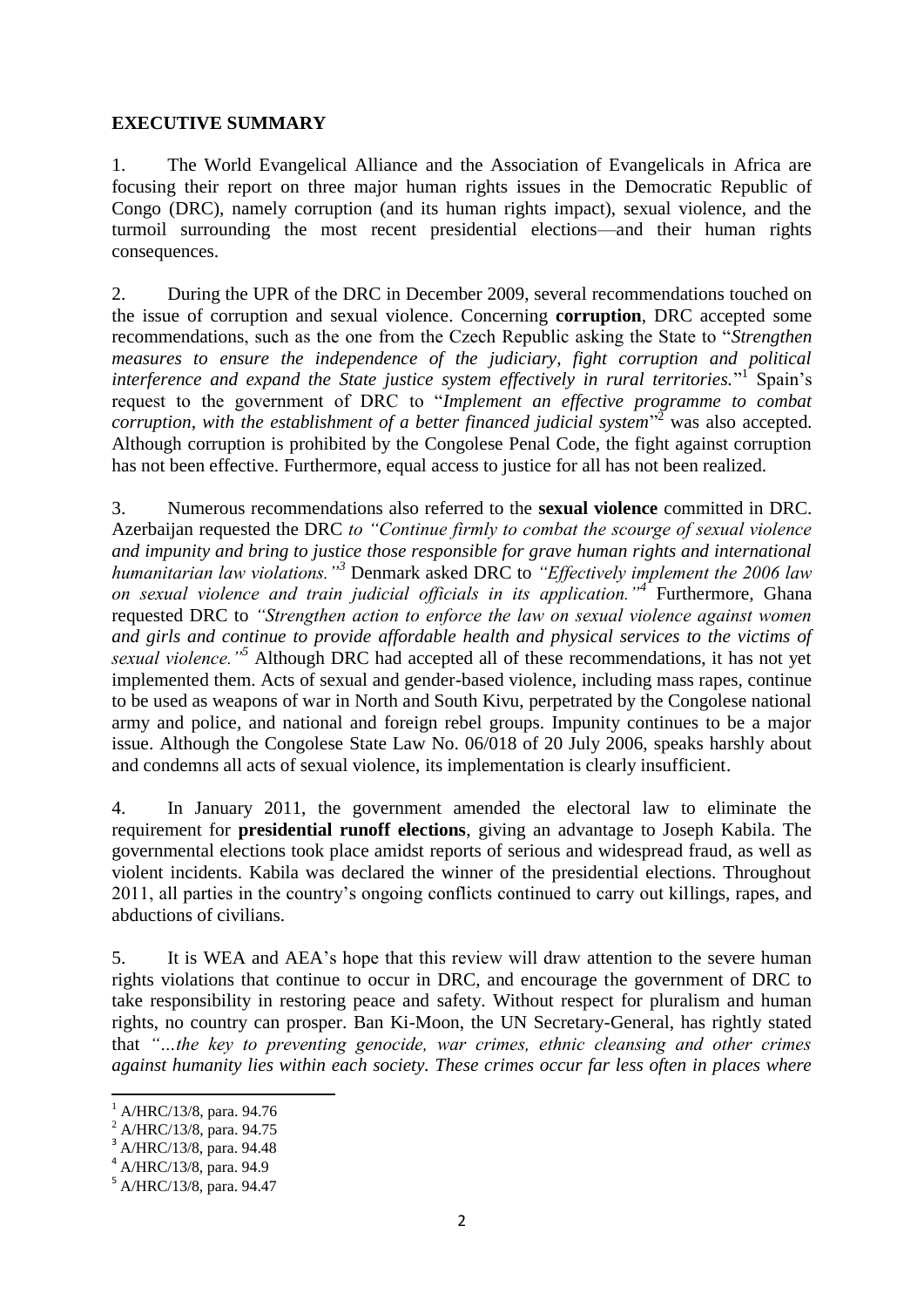*civil society is robust, where tolerance is practiced, and where diversity is celebrated. Political figures cannot incite mass violence for their own ends where the rights of minorities and the rule of law are respected."*<sup>6</sup>

### **CORRUPTION**

6. A large number of foreign<sup>7</sup> and local<sup>8</sup> armed groups in the DRC have fought against each other and against the Congolese national army "Forces Armées de la République Démocratique du Congo" (FARDC) for power, for defense of their communities and control of natural resources. The country has significant deposits of precious metals and mineral deposits, including gold, copper, tantalum, tungsten, coltan and cobalt. The extraction of these resources has been linked to conflicts between these groups and the DRC's national army FARDC, which led to corruption and human rights abuses including grave sexual violence. Groups of national soldiers have tended to leave the FARDC in order to make strategic alliances with rebels groups for the control of these natural resources. In general, a high level of impunity has continued to be registered during the last four years, and little progress has been made regarding the implementation of the President's zero-tolerance policy for human rights violations (including sexual violence) by State security forces.

7. The mining sector has come under particular scrutiny because of widespread human rights abuses associated with it and reports that trade in minerals has been used to fuel conflicts in the country. Privatization of the DRC's minerals sector has been known to have bred a culture of secrecy, informal deals and apparent corruption. Although the DRC has some of the world's richest mineral reserves, its people appears to be losing out because State companies are systematically under-pricing its mining assets that are then sold to foreign companies—at the expense of the DRC's people. Concessions have been sold on terms that appear to greatly profit foreign investors, but generate losses for public finance.<sup>9</sup> This pattern of selling mining assets to offshore companies has been a consistent theme in the privatization of State assets. In 2011, the government signed a decree requiring mining and oil contracts to be made public. However, it did not fully publish details of a mining deal involving the sale of Gécamines, a State-owned mining company. <sup>10</sup> DRC is rich in natural resources, which should bring prosperity to the people. However, in reality, the DRC citizens are being robbed.

8. International human rights law acknowledges people's right to work and requires the government to protect people from both unsafe working conditions and exploitation by private parties.<sup>11</sup> All companies have a responsibly to respect human rights. However, the conditions for artisanal miners are difficult and dangerous. There are frequent injuries and fatal accidents are not rare. According to the miners, many of the accidents are not recorded or reported properly. Artisanal miners are being exploited by both State officials and private

<sup>&</sup>lt;sup>6</sup> [<http://www.responsibilitytoprotect.org/index.php/component/content/article/35-r2pcs-topics/3951-sg-ban-ki](http://www.responsibilitytoprotect.org/index.php/component/content/article/35-r2pcs-topics/3951-sg-ban-ki-moon-un-news-address-to-stanley-foundation-conference-on-the-rtop)[moon-un-news-address-to-stanley-foundation-conference-on-the-rtop>](http://www.responsibilitytoprotect.org/index.php/component/content/article/35-r2pcs-topics/3951-sg-ban-ki-moon-un-news-address-to-stanley-foundation-conference-on-the-rtop)

<sup>7</sup> The Democratic Forces for the Liberation of Rwanda (FDLR); The Lord's Resistance Army (LRA, a Ugandan rebel group).

<sup>&</sup>lt;sup>8</sup> Raia Mutomboki (meaning "outraged citizens" in Swahili); Mai-Mai Cheka (Congolese rebel group)

<sup>&</sup>lt;sup>9</sup> Africa Progress Panel, Africa Progress Report 2013, Equity in Extractives: Stewarding Africa's natural resources for all, p. 56.

<sup>&</sup>lt;sup>10</sup> Africa Progress Panel, Africa Progress Report 2013, Equity in Extractives: Stewarding Africa's natural resources for all, p.55-56.

<sup>&</sup>lt;sup>11</sup> Article 6 and 7 of the International Covenant on Economic, Social and Cultural Rights (ICESCR); Article 15 of the African Charter on Human and Peoples' Rights (ACHPR).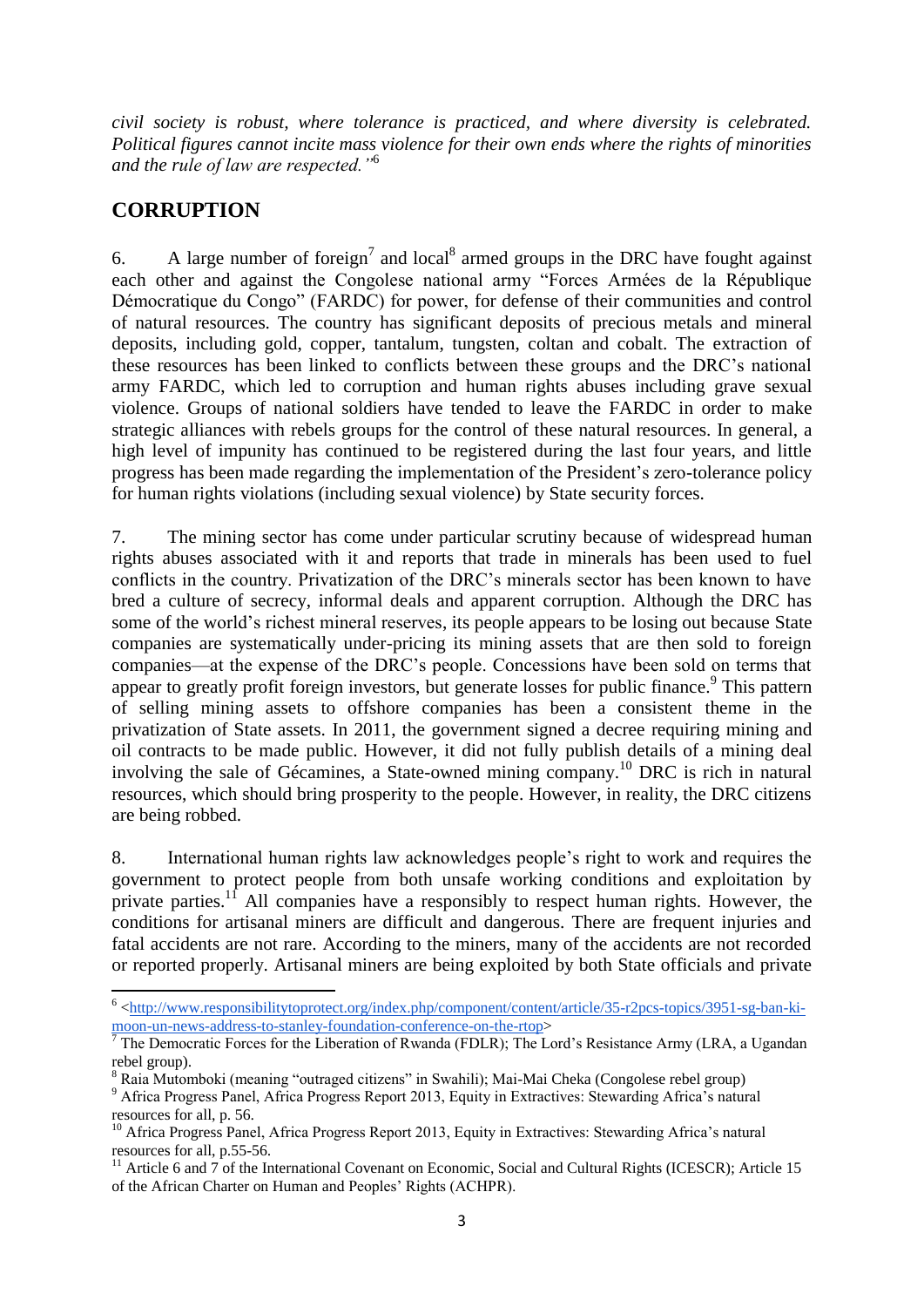companies. They are often forced to sell minerals to specific individuals or companies under threat of being denied access to the mining site in the future.

## **SEXUAL VIOLENCE**

9. The DRC continues to experience immense issues relating to sexual violence. From the  $30<sup>th</sup>$  of July 2010, for at least three days, the village called Luvungi (North Kivu) was seized by Rwandan (FDLR) and Congolese (Mai Mai Cheka) rebel groups. They conducted systematic rapes of at least 200 women. Although UN Peacekeepers were in the nearby area, they were not informed of the attacks. Because there is no cell phone service in the area or electricity, communication is a challenge. Another challenge is the investigation of sexual violence. Considering the stigma associated with rape in the area and the fear of repudiation by their families, victims are often reluctant to report cases.<sup>12</sup>

10. Despite investigations into acts of sexual violence committed by (at least 100) FARDC soldiers who attacked Kalambahiro and Bushani villages in North Kivu province, between 31 December 2010 and 1 January 2011, no trial has taken place.<sup>13</sup> A mass rape was also allegedly committed by FARDC soldiers in Minova in November 2012. A dozen FARDC soldiers have been arrested (on various charges) and are awaiting trial, but only two have been arrested on charges of rape.<sup>14</sup>

11. In 2011, the DRC's national army FARDC, the "Police Nationale Congolaise" (PNC) and other security forces were responsible for numerous human rights violations, such as mass-rapes. National armed groups and members of foreign armed groups, namely the Mai-Mai Cheka, Democratic Liberation Forces of Rwanda (FDLR) and the Ugandan Lord's Resistance Army (LRA) also perpetrated serious human rights abuses such as gang rapes, and other forms of sexual violence with full impunity.

12. Serious violations of human rights and international humanitarian law were committed in November 2012 during fighting between government forces (FARDC) and the M23 rebels over the town of Goma in North Kivu province. There are 135 cases of sexual violence committed by FARDC soldiers between 20 and 30 November 2012, under the threat of guns and other weapons.<sup>15</sup> Most of the victims were raped multiple times by more than one soldier. The soldiers had purposefully organized trips and infiltrated homes to engage in sexual violence.<sup>16</sup>

<sup>1</sup> <sup>12</sup> MONUSCO and OHCHR, 'Report of the United Nations Joint Human Rights Office on human rights violations perpetrated by soldiers of the Congolese Armed Forces and combatants of the M23 in Goma and Sake, North Kivu Province and in and around Minova, South Kivu Province, from 15 November to 2 December 2012', May 2013, para. 6. [<http://www.ohchr.org/Documents/Countries/ZR/UNJHROMay2013\\_en.pdf>](http://www.ohchr.org/Documents/Countries/ZR/UNJHROMay2013_en.pdf) <sup>13</sup> MONUSCO and OHCHR, 'Report on the Investigation Missions of the United Nations Joint Human Rights Office into the mass rapes and other human rights violations committed in the villages of Bushani and Kalambahiro, in Masisi Territory, North Kivu, on 31 December 2010 and 1 January 2011', July 2011. [http://www.ohchr.org/Documents/Countries/ZR/UNJHROReportMassRapesBushani\\_en.pdf](http://www.ohchr.org/Documents/Countries/ZR/UNJHROReportMassRapesBushani_en.pdf)

<sup>&</sup>lt;sup>14</sup> MONUSCO and OHCHR, 'Report of the United Nations Joint Human Rights Office on human rights violations perpetrated by soldiers of the Congolese Armed Forces and combatants of the M23 in Goma and Sake, North Kivu Province and in and around Minova, South Kivu Province, from 15 November to 2 December 2012', May 2013. [http://www.ohchr.org/Documents/Countries/ZR/UNJHROMay2013\\_en.pdf.](http://www.ohchr.org/Documents/Countries/ZR/UNJHROMay2013_en.pdf)

<sup>&</sup>lt;sup>15</sup> Ibidem, para. 20 [<http://www.ohchr.org/Documents/Countries/ZR/UNJHROMay2013\\_en.pdf>](http://www.ohchr.org/Documents/Countries/ZR/UNJHROMay2013_en.pdf)

<sup>&</sup>lt;sup>16</sup> Report CEDAW DR Congo - Franciscans International, Alternative Report on the rape of women during conflict, trafficking in women and sexual exploitation of women in the Democratic Republic of Congo, Submitted for consideration at the 55<sup>th</sup> Session of the Committee for the Elimination of Discrimination against women, Geneva, from 8 to 26 July 2013.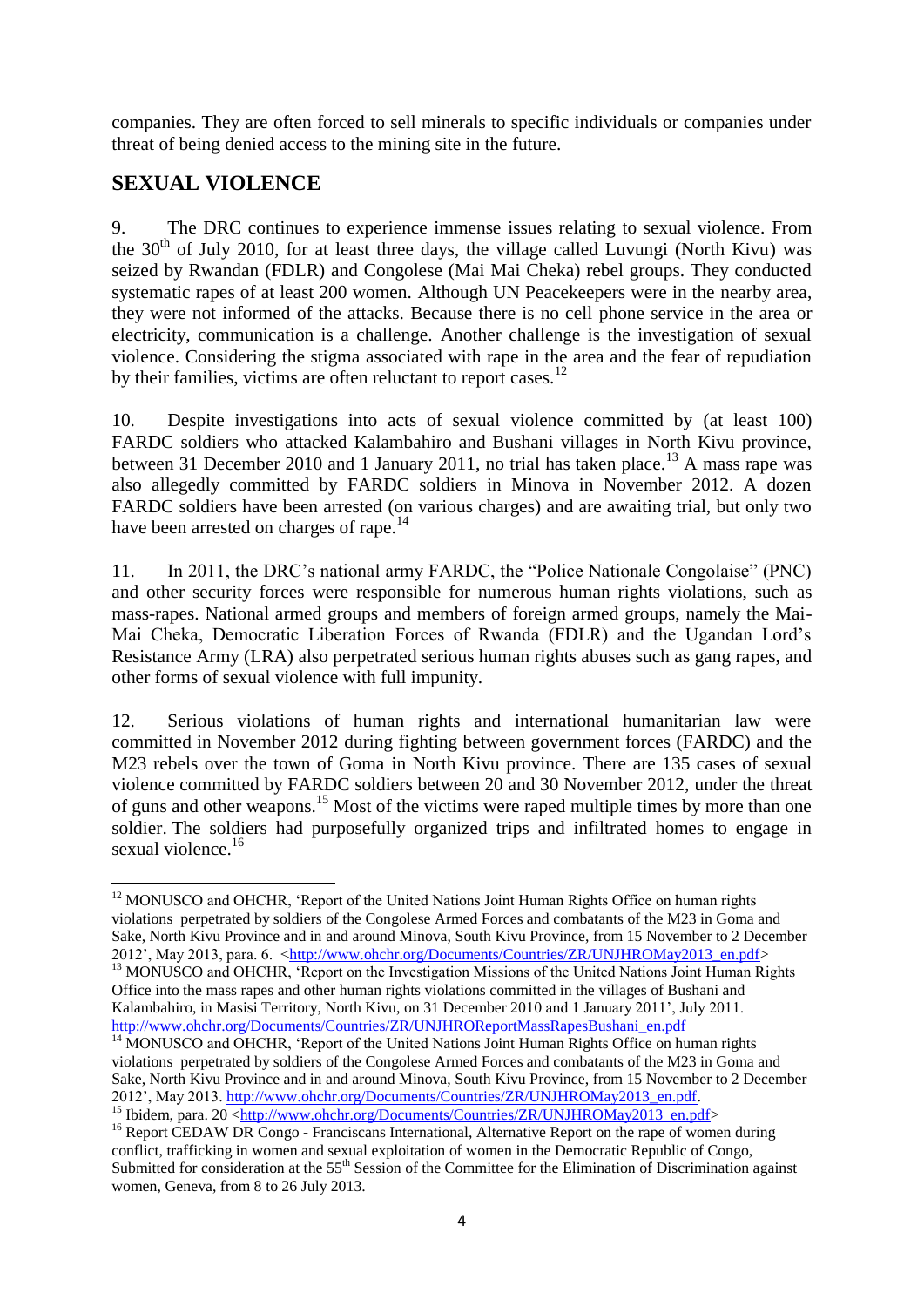13. In the same period, the city of Goma was controlled by M23 rebels. Between 21 and 25 November 2012, at least 59 cases of sexual violence were committed by M23 rebels. At least 49 cases of rapes were committed in the Katindo military camp in Goma. In addition, between 29 and 30 November 2012 at Mugunga III camp (North Kivu) which shelters 14,000 displaced people, six cases of rape have been reported committed by a member of M23.<sup>17</sup>

14. M23 has committed human rights abuses and war crimes, including acts of sexual violence, for which they have not been held accountable. This impunity is worsened by the fact that all judicial bodies had been suspended in areas controlled by the M23 in Rutshuru (northeast of the DRC). The total absence of independent judicial institutions in charge of investigating and prosecuting such crimes can only fuel more abuses in the future.

15. Recent reports of sexual violence in the DRC show that the efforts made to eliminate sexual violence by the DRC government have been insufficient and ineffective. Although the government of the DRC has made declarations that it would combat the impunity with which sexual violence and other serious human rights violations are committed, very little progress has been recorded in practice. The provinces of major concern continue to be North and South Kivu as well as Orientale.

# **PRESIDENTIAL ELECTIONS AND HUMAN RIGHTS IMPACT**

16. The DRC's government had the total responsibility for organizing the 2011 presidential and legislative elections. Long before the elections took place, developments in the political environment did not encourage transparency. Free and fair elections, which result from the exercise of various human rights (freedom of opinion and expression, freedom of assembly, freedom of association, non-discrimination, etc.), were not guaranteed. First, the national assembly (which is dominated by Mr. Kabila's party) voted to scrap a second round run-off if no candidate won an absolute majority in the first round. This move was widely interpreted as facilitating Mr. Kabila's victory against a divided opposition. Then Mr. Kabila appointed a close associate (Daniel Ngoy Mulunda) to head the Independent National Electoral Commission (CENI), thereby depriving the body of independence and credibility.

17. Serious human rights violations, including killings, disappearances and arbitrary detention were committed in Kinshasa by Congolese security forces in the context of the elections.<sup>18</sup> The elections were characterized by the State security forces making targeted attacks against opposition party members and supporters, the use of force to quell political demonstrations, and threats or attacks on journalists and human rights activists.

18. Joseph Kabila of the People's Party for Reconstruction and Democracy (PPRD) was declared the winner of the disputed (28 November presidential) election in the DRC. The worst election-related violence was between 26 November and 31 December in the capital,

<sup>18</sup> See also MONUSCO and OHCHR, Report of the United Nations Joint Human Rights Office on Serious Human Rights Violations Committed by Members of the Congolese Defense and Security Forces in Kinshasa in the Democratic Republic of the Congo Between 26 November and 25 December 2011 [<http://www.ohchr.org/Documents/Countries/ZR/ReportDRC\\_26Nov\\_25Dec2011\\_en.pdf](http://www.ohchr.org/Documents/Countries/ZR/ReportDRC_26Nov_25Dec2011_en.pdf) >

<sup>1</sup> <sup>17</sup> MONUSCO and OHCHR, 'Report of the United Nations Joint Human Rights Office on human rights violations perpetrated by soldiers of the Congolese Armed Forces and combatants of the M23 in Goma and Sake, North Kivu Province and in and around Minova, South Kivu Province, from 15 November to 2 December 2012<sup>'</sup>, May 2013, para. 27 [<http://www.ohchr.org/Documents/Countries/ZR/UNJHROMay2013\\_en.pdf>](http://www.ohchr.org/Documents/Countries/ZR/UNJHROMay2013_en.pdf)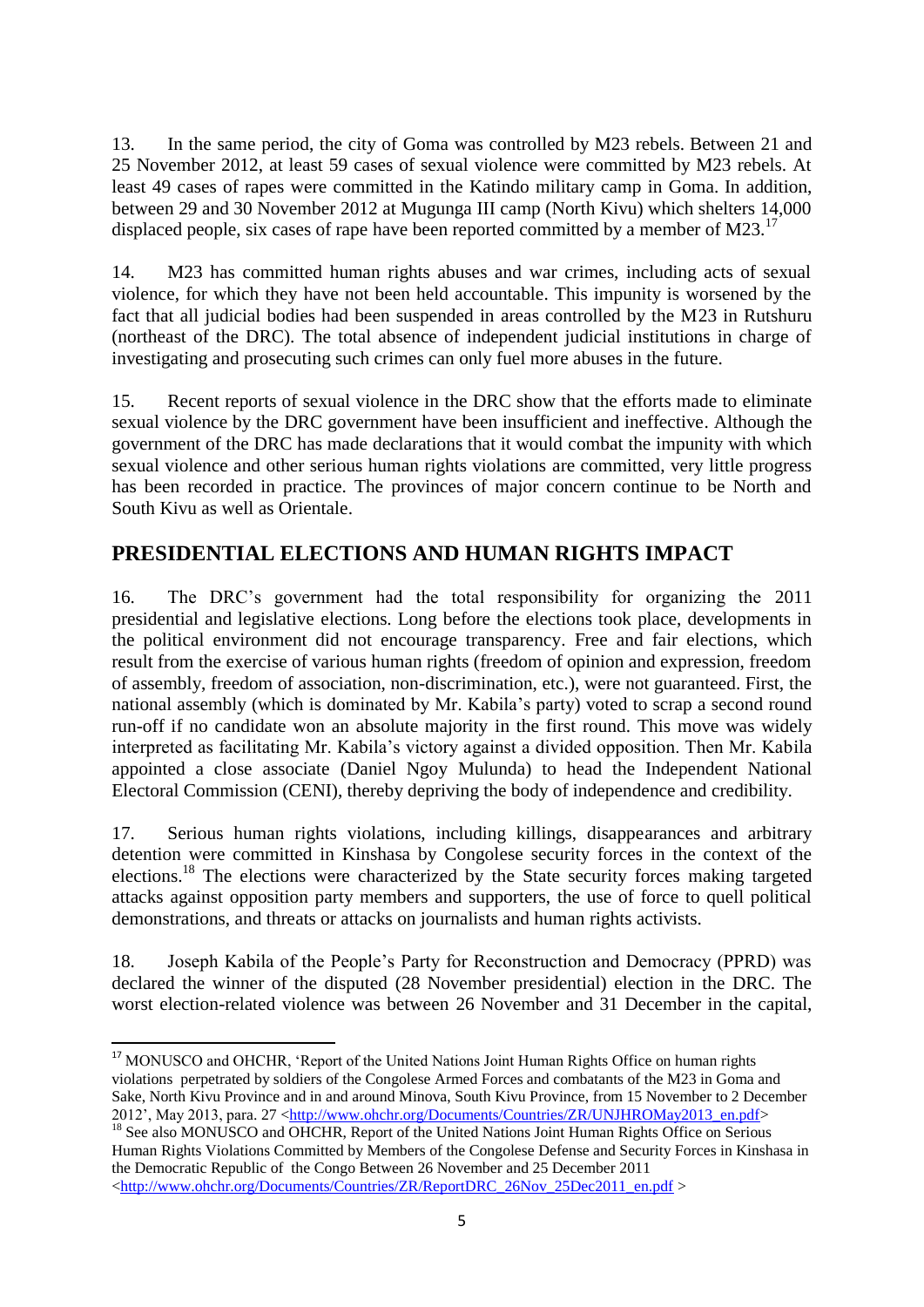Kinshasa, where at least 57 opposition party supporters (or suspected supporters) were killed by security forces mostly from Kabila's Republican Guard. Nearly 150 other people were killed in this period, and their bodies were dumped either in the Congo River, in mass graves on Kinshasa's outskirts, or dropped off at morgues far from the city center. People accused of opposing Kabila were arbitrarily detained by Kabila's Republican Guard soldiers and the police. Many were illegally held in detention centers where they were badly treated, and some were killed. Abuses against opposition supporters also occurred in other areas, including North and South Kivu, Katanga, and the Kasai provinces. Soldiers and militia members supporting Kabila used intimidation in some areas to force voters to vote for certain candidates.

19. International and national election observers criticized the presidential elections for lacking credibility and transparency. Congo's Roman Catholic Church was the largest network of independent observers during the elections. The church is influential in Congo, and its opinion carries particular weight when it comes to the elections because it deploys the largest independent monitoring team. After the elections, the Archbishop of Kinshasa, Laurent Monsengwo, said the results were illegitimate and he called for non-violent marches to be held.

20. During the General Assembly of the Symposium of "The Episcopal Conferences of Africa and Madagascar" (SECAM) held in the Congolese capital Kinshasa in 2013, the Bishops called *"on all parties involved in the search for a solution to this war to work actively for peace,"* referring to the UN, EU and AU. The Bishops agreed to raise awareness and educate political leaders to commit themselves to restore peace in the DRC. In order to fulfill their commitment, the Bishops adopted a "five-year strategic plan" in the period between 2013 and 2018, which includes projects in the areas of governance.

21. On December 2, 2011, judicial authorities opened an investigation into the electionrelated violence of 26 and 28 November 2011. However, in late 2011 and early 2012, government officials and security forces attempted to cover up evidence, deny access to human rights activists to hospitals and morgues, and intimidate witnesses and family members of the victims.

### **RECOMMENDATIONS**

22. Implement an effective program to combat corruption and establishing an effectively financed judicial system.

23. Strengthen measures to ensure the independence of the judiciary, fight political interference and expand the State justice system to work effectively in rural territories.

24. Conduct an investigation to clarify the circumstances surrounding the transactions and contracts in the mining industry, and determine whether or not the mining assets are intentionally undervalued.

25. Implement legislation that obliges mining companies to publish their mining contracts and information concerning legal and financial transactions.

26. Increase efforts to combat sexual violence and acts committed with impunity, in line with the joint UN-DRC Government Strategy and Plan of Action Against Sexual Violence.